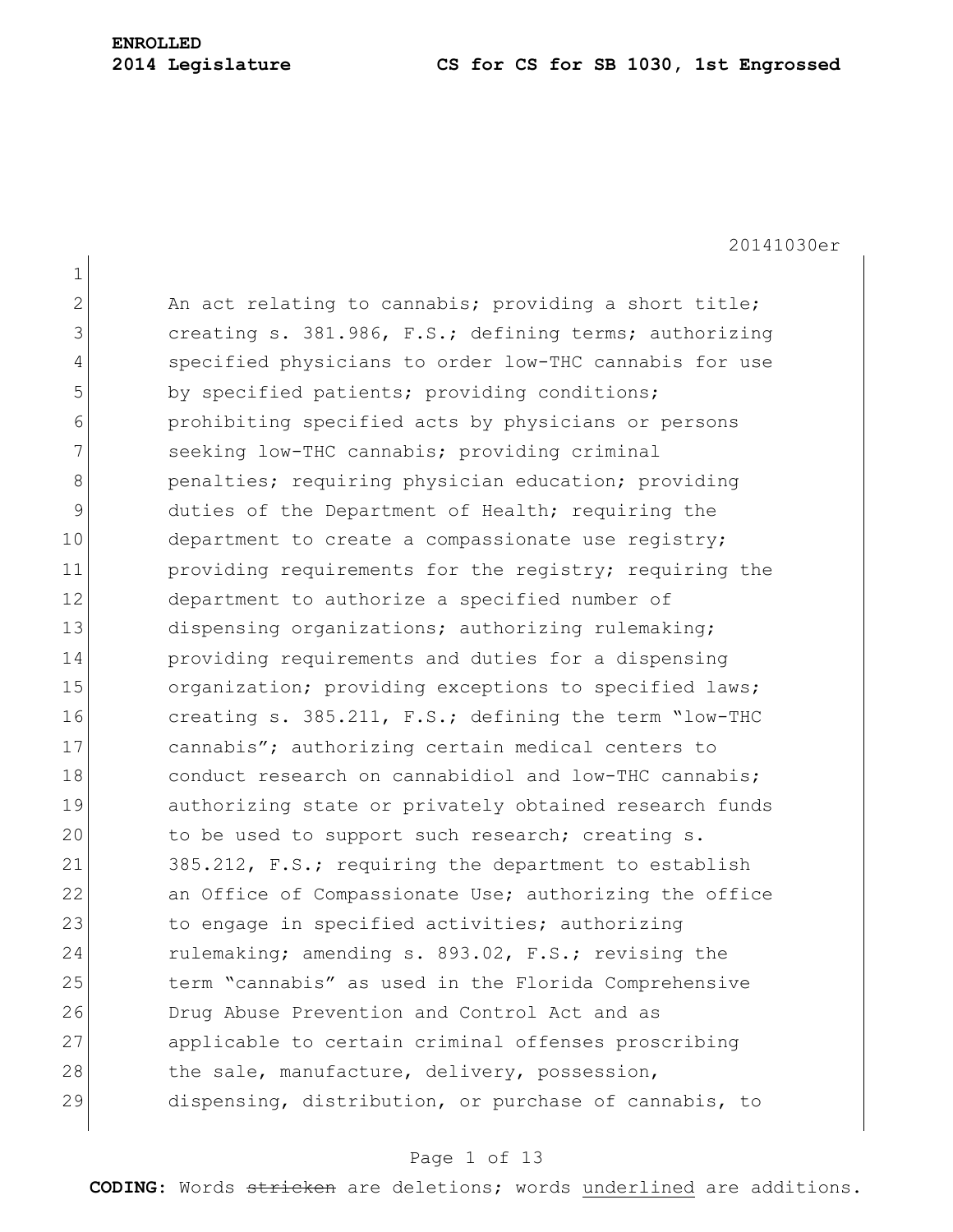#### **2014 Legislature CS for CS for SB 1030, 1st Engrossed**

20141030er 30 which penalties apply; creating s. 1004.441, F.S.; 31 defining the term "low-THC cannabis"; authorizing 32 state universities with both medical and agricultural 33 research programs to conduct specified research on 34 cannabidiol and low-THC cannabis; authorizing state or 35 privately obtained research funds to be used to 36 Support such research; providing an appropriation to 37 the department for research of cannabidiol and its 38 effect on intractable childhood epilepsy; specifying 39 how biomedical research funding for research of 40 cannabidiol and its effect on intractable childhood 41 epilepsy shall be awarded; specifying who may apply  $42$  for such funding; providing an effective date. 43 44 Be It Enacted by the Legislature of the State of Florida: 45 46 Section 1. This act may be cited as the "Compassionate" 47 Medical Cannabis Act of 2014." 48 Section 2. Section 381.986, Florida Statutes, is created to 49 read: 50 381.986 Compassionate use of low-THC cannabis.— 51 (1) DEFINITIONS.—As used in this section, the term: 52 (a) "Dispensing organization" means an organization 53 approved by the department to cultivate, process, and dispense 54 low-THC cannabis pursuant to this section. 55 (b) "Low-THC cannabis" means a plant of the genus *Cannabis*, 56 the dried flowers of which contain 0.8 percent or less of 57 tetrahydrocannabinol and more than 10 percent of cannabidiol 58 weight for weight; the seeds thereof; the resin extracted from

### Page 2 of 13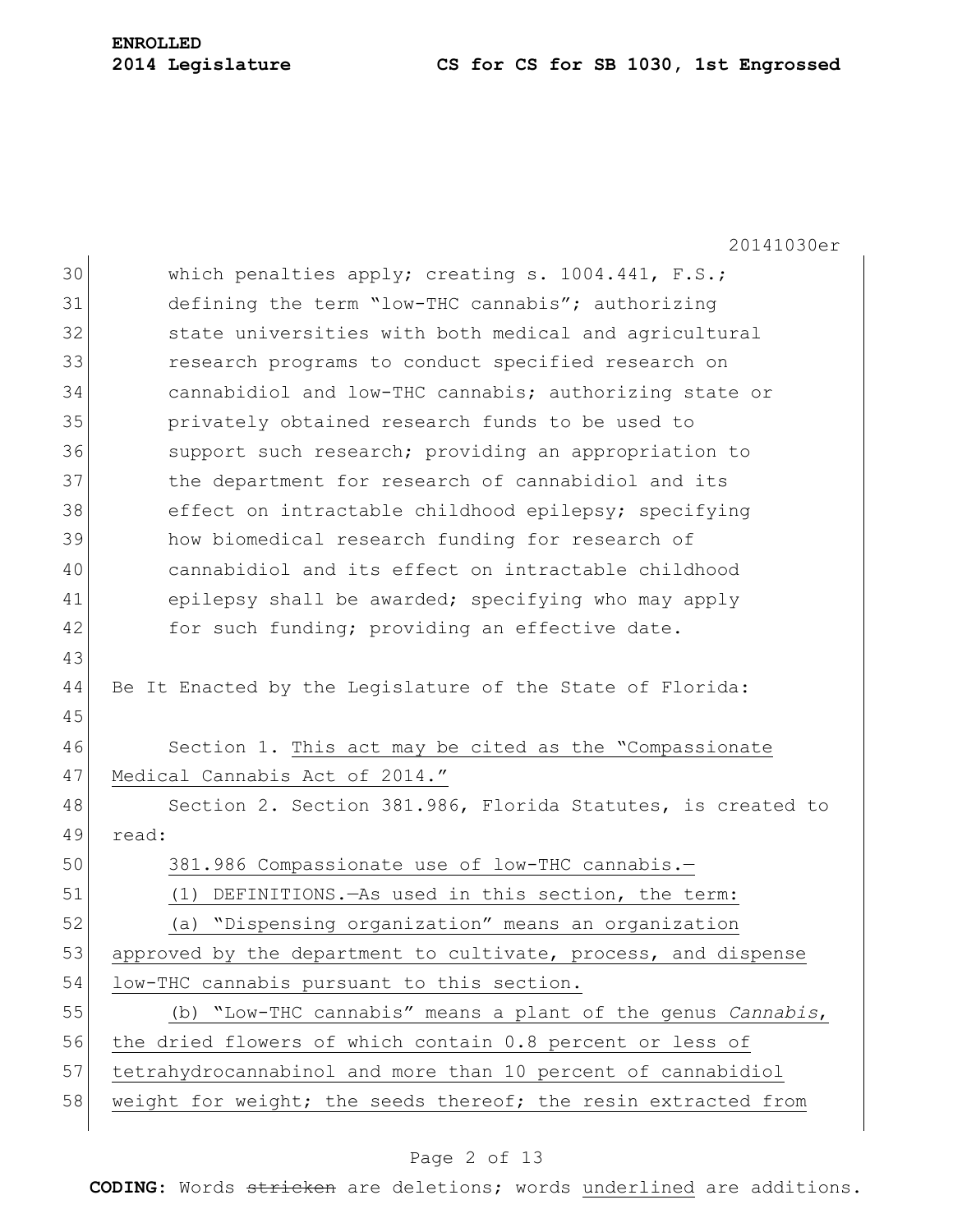|    | 20141030er                                                       |
|----|------------------------------------------------------------------|
| 59 | any part of such plant; or any compound, manufacture, salt,      |
| 60 | derivative, mixture, or preparation of such plant or its seeds   |
| 61 | or resin that is dispensed only from a dispensing organization.  |
| 62 | (c) "Medical use" means administration of the ordered            |
| 63 | amount of low-THC cannabis. The term does not include the        |
| 64 | possession, use, or administration by smoking. The term also     |
| 65 | does not include the transfer of low-THC cannabis to a person    |
| 66 | other than the qualified patient for whom it was ordered or the  |
| 67 | qualified patient's legal representative on behalf of the        |
| 68 | qualified patient.                                               |
| 69 | (d) "Qualified patient" means a resident of this state who       |
| 70 | has been added to the compassionate use registry by a physician  |
| 71 | licensed under chapter 458 or chapter 459 to receive low-THC     |
| 72 | cannabis from a dispensing organization.                         |
| 73 | (e) "Smoking" means burning or igniting a substance and          |
| 74 | inhaling the smoke. Smoking does not include the use of a        |
| 75 | vaporizer.                                                       |
| 76 | (2) PHYSICIAN ORDERING. - Effective January 1, 2015, a           |
| 77 | physician licensed under chapter 458 or chapter 459 who has      |
| 78 | examined and is treating a patient suffering from cancer or a    |
| 79 | physical medical condition that chronically produces symptoms of |
| 80 | seizures or severe and persistent muscle spasms may order for    |
| 81 | the patient's medical use low-THC cannabis to treat such         |
| 82 | disease, disorder, or condition or to alleviate symptoms of such |
| 83 | disease, disorder, or condition, if no other satisfactory        |
| 84 | alternative treatment options exist for that patient and all of  |
| 85 | the following conditions apply:                                  |
| 86 | (a) The patient is a permanent resident of this state.           |
| 87 | The physician determines that the risks of ordering<br>(b)       |
|    |                                                                  |

# Page 3 of 13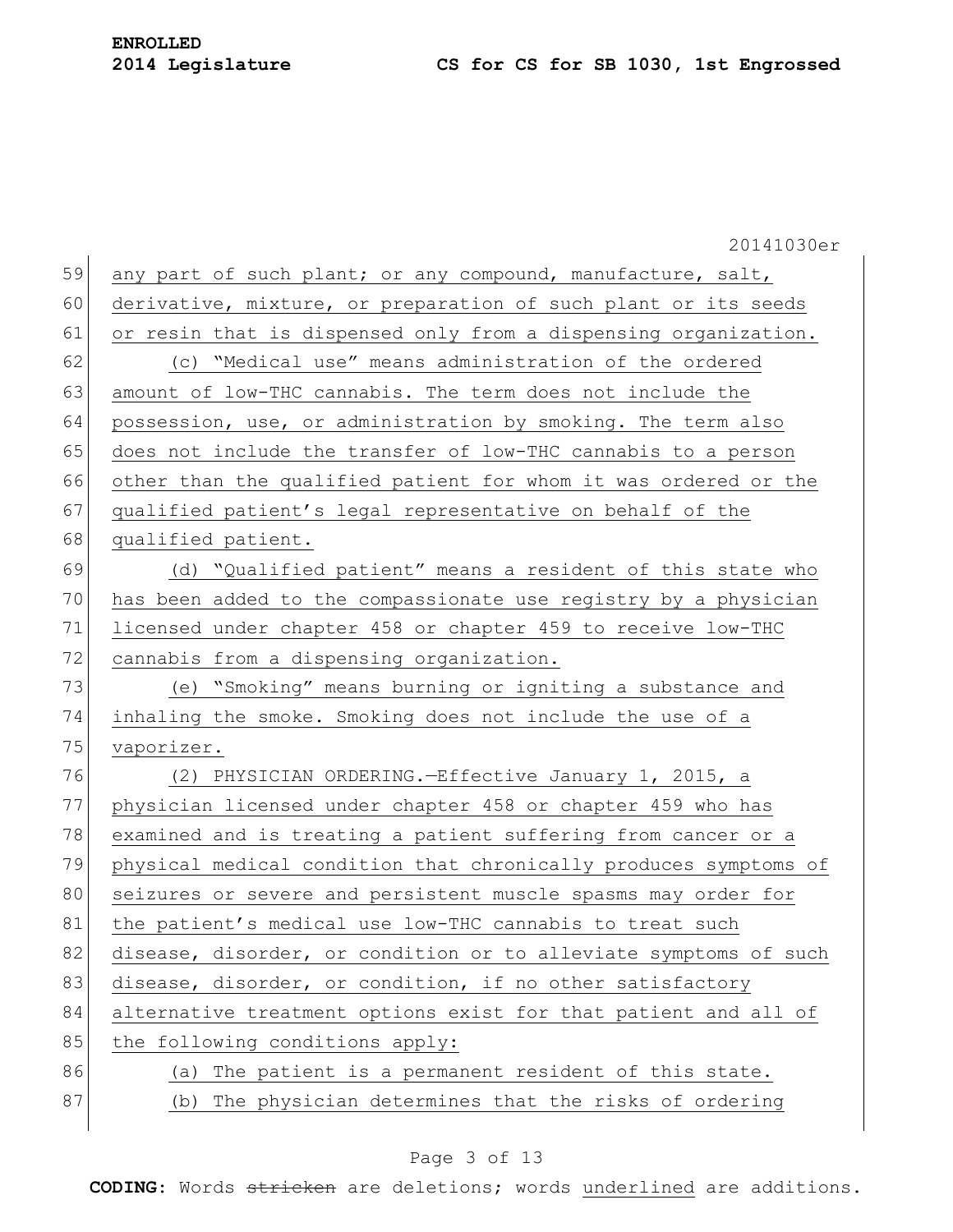|     | 20141030er                                                       |
|-----|------------------------------------------------------------------|
| 88  | low-THC cannabis are reasonable in light of the potential        |
| 89  | benefit for that patient. If a patient is younger than 18 years  |
| 90  | of age, a second physician must concur with this determination,  |
| 91  | and such determination must be documented in the patient's       |
| 92  | medical record.                                                  |
| 93  | (c) The physician registers as the orderer of low-THC            |
| 94  | cannabis for the named patient on the compassionate use registry |
| 95  | maintained by the department and updates the registry to reflect |
| 96  | the contents of the order. The physician shall deactivate the    |
| 97  | patient's registration when treatment is discontinued.           |
| 98  | (d) The physician maintains a patient treatment plan that        |
| 99  | includes the dose, route of administration, planned duration,    |
| 100 | and monitoring of the patient's symptoms and other indicators of |
| 101 | tolerance or reaction to the low-THC cannabis.                   |
| 102 | (e) The physician submits the patient treatment plan             |
| 103 | quarterly to the University of Florida College of Pharmacy for   |
| 104 | research on the safety and efficacy of low-THC cannabis on       |
| 105 | patients.                                                        |
| 106 | (f) The physician obtains the voluntary informed consent of      |
| 107 | the patient or the patient's legal quardian to treatment with    |
| 108 | low-THC cannabis after sufficiently explaining the current state |
| 109 | of knowledge in the medical community of the effectiveness of    |
| 110 | treatment of the patient's condition with low-THC cannabis, the  |
| 111 | medically acceptable alternatives, and the potential risks and   |
| 112 | side effects.                                                    |
| 113 | $(3)$ PENALTIES.-                                                |
| 114 | (a) A physician commits a misdemeanor of the first degree,       |
| 115 | punishable as provided in s. 775.082 or s. 775.083, if the       |
| 116 | physician orders low-THC cannabis for a patient without a        |
|     |                                                                  |

# Page 4 of 13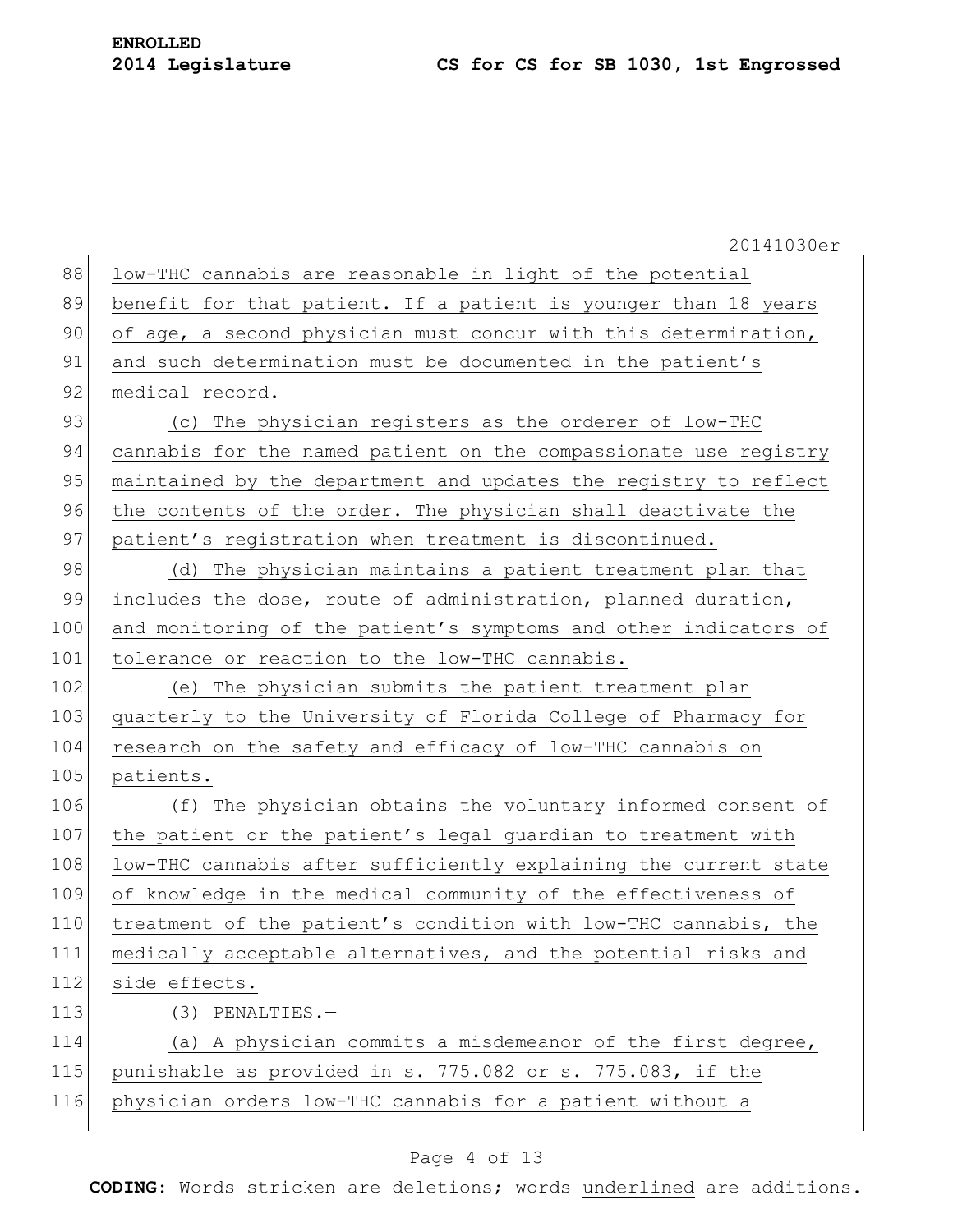|     | 20141030er                                                       |
|-----|------------------------------------------------------------------|
| 117 | reasonable belief that the patient is suffering from:            |
| 118 | 1. Cancer or a physical medical condition that chronically       |
| 119 | produces symptoms of seizures or severe and persistent muscle    |
| 120 | spasms that can be treated with low-THC cannabis; or             |
| 121 | 2. Symptoms of cancer or a physical medical condition that       |
| 122 | chronically produces symptoms of seizures or severe and          |
| 123 | persistent muscle spasms that can be alleviated with low-THC     |
| 124 | cannabis.                                                        |
| 125 | (b) Any person who fraudulently represents that he or she        |
| 126 | has cancer or a physical medical condition that chronically      |
| 127 | produces symptoms of seizures or severe and persistent muscle    |
| 128 | spasms to a physician for the purpose of being ordered low-THC   |
| 129 | cannabis by such physician commits a misdemeanor of the first    |
| 130 | degree, punishable as provided in s. 775.082 or s. 775.083.      |
| 131 | (4) PHYSICIAN EDUCATION.-                                        |
| 132 | (a) Before ordering low-THC cannabis for use by a patient        |
| 133 | in this state, the appropriate board shall require the ordering  |
| 134 | physician licensed under chapter 458 or chapter 459 to           |
| 135 | successfully complete an 8-hour course and subsequent            |
| 136 | examination offered by the Florida Medical Association or the    |
| 137 | Florida Osteopathic Medical Association that encompasses the     |
| 138 | clinical indications for the appropriate use of low-THC          |
| 139 | cannabis, the appropriate delivery mechanisms, the               |
| 140 | contraindications for such use, as well as the relevant state    |
| 141 | and federal laws governing the ordering, dispensing, and         |
| 142 | possessing of this substance. The first course and examination   |
| 143 | shall be presented by October 1, 2014, and shall be administered |
| 144 | at least annually thereafter. Successful completion of the       |
| 145 | course may be used by a physician to satisfy 8 hours of the      |
|     |                                                                  |

# Page 5 of 13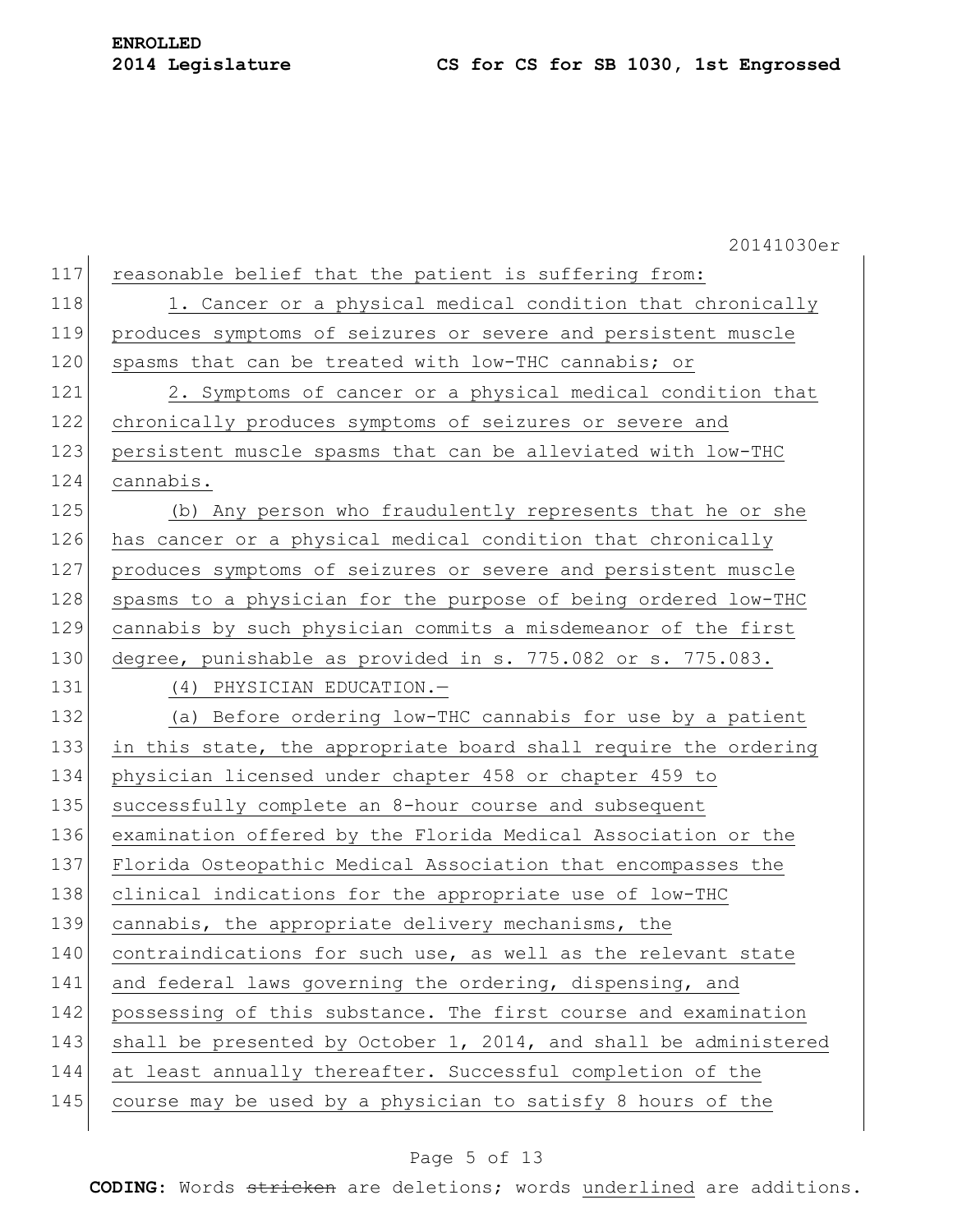|     | 20141030er                                                       |
|-----|------------------------------------------------------------------|
| 146 | continuing medical education requirements required by his or her |
| 147 | respective board for licensure renewal. This course may be       |
| 148 | offered in a distance learning format.                           |
| 149 | (b) The appropriate board shall require the medical              |
| 150 | director of each dispensing organization approved under          |
| 151 | subsection (5) to successfully complete a 2-hour course and      |
| 152 | subsequent examination offered by the Florida Medical            |
| 153 | Association or the Florida Osteopathic Medical Association that  |
| 154 | encompasses appropriate safety procedures and knowledge of low-  |
| 155 | THC cannabis.                                                    |
| 156 | (c) Successful completion of the course and examination          |
| 157 | specified in paragraph (a) is required for every physician who   |
| 158 | orders low-THC cannabis each time such physician renews his or   |
| 159 | her license. In addition, successful completion of the course    |
| 160 | and examination specified in paragraph (b) is required for the   |
| 161 | medical director of each dispensing organization each time such  |
| 162 | physician renews his or her license.                             |
| 163 | (d) A physician who fails to comply with this subsection         |
| 164 | and who orders low-THC cannabis may be subject to disciplinary   |
| 165 | action under the applicable practice act and under s.            |
| 166 | $456.072(1)(k)$ .                                                |
| 167 | (5) DUTIES OF THE DEPARTMENT. -By January 1, 2015, the           |
| 168 | department shall:                                                |
| 169 | (a) Create a secure, electronic, and online compassionate        |
| 170 | use registry for the registration of physicians and patients as  |
| 171 | provided under this section. The registry must be accessible to  |
| 172 | law enforcement agencies and to a dispensing organization in     |
| 173 | order to verify patient authorization for low-THC cannabis and   |
| 174 | record the low-THC cannabis dispensed. The registry must prevent |
|     |                                                                  |

### Page 6 of 13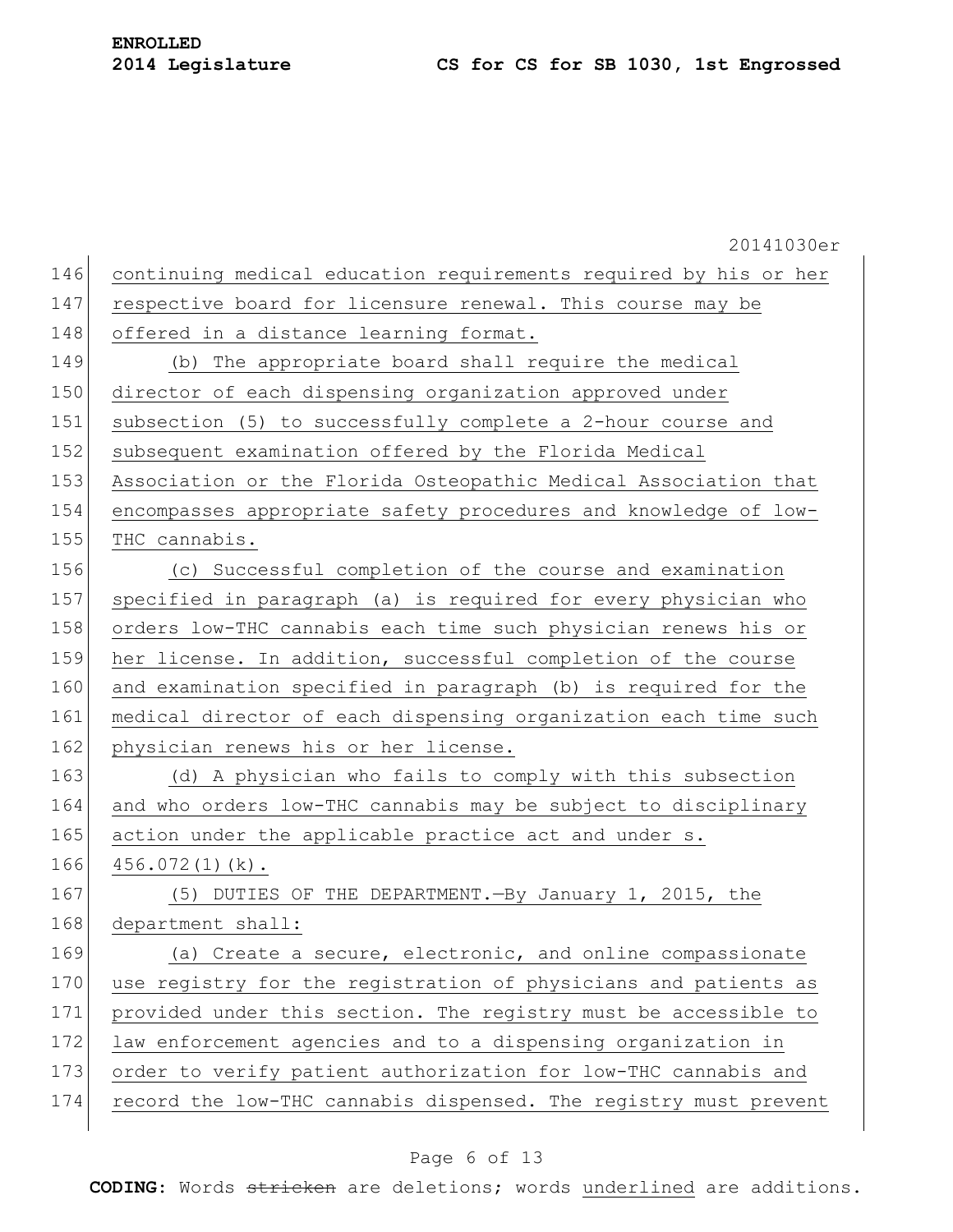20141030er 175 an active registration of a patient by multiple physicians. 176 (b) Authorize the establishment of five dispensing 177 organizations to ensure reasonable statewide accessibility and 178 availability as necessary for patients registered in the 179 compassionate use registry and who are ordered low-THC cannabis 180 under this section, one in each of the following regions: 181 northwest Florida, northeast Florida, central Florida, southeast 182 Florida, and southwest Florida. The department shall develop an 183 application form and impose an initial application and biennial 184 renewal fee that is sufficient to cover the costs of 185 administering this section. An applicant for approval as a 186 dispensing organization must be able to demonstrate: 187 1. The technical and technological ability to cultivate and 188 produce low-THC cannabis. The applicant must possess a valid 189 certificate of registration issued by the Department of 190 Agriculture and Consumer Services pursuant to s. 581.131 that is 191 issued for the cultivation of more than 400,000 plants, be 192 operated by a nurseryman as defined in s. 581.011, and have been 193 operated as a registered nursery in this state for at least 30 194 continuous years. 195 2. The ability to secure the premises, resources, and 196 personnel necessary to operate as a dispensing organization. 197 3. The ability to maintain accountability of all raw 198 materials, finished products, and any byproducts to prevent 199 diversion or unlawful access to or possession of these 200 substances. 201 4. An infrastructure reasonably located to dispense low-THC 202 cannabis to registered patients statewide or regionally as 203 determined by the department.

#### Page 7 of 13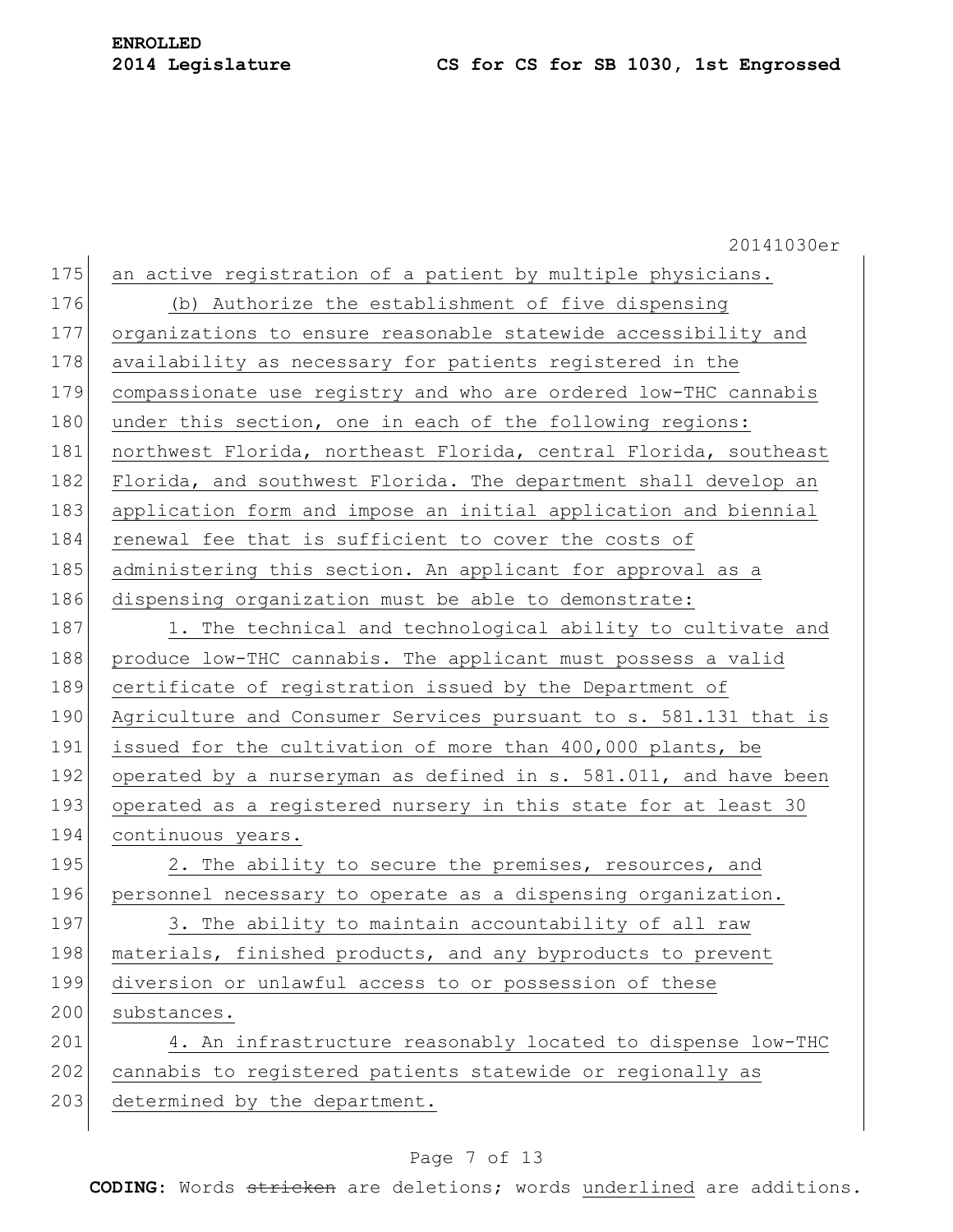| <b>ENROLLED</b> |                  |  |  |  |  |  |  |
|-----------------|------------------|--|--|--|--|--|--|
|                 | 2014 Legislature |  |  |  |  |  |  |

|     | 20141030er                                                       |
|-----|------------------------------------------------------------------|
| 204 | 5. The financial ability to maintain operations for the          |
| 205 | duration of the 2-year approval cycle, including the provision   |
| 206 | of certified financials to the department. Upon approval, the    |
| 207 | applicant must post a \$5 million performance bond.              |
| 208 | 6. That all owners and managers have been fingerprinted and      |
| 209 | have successfully passed a level 2 background screening pursuant |
| 210 | to s. 435.04.                                                    |
| 211 | 7. The employment of a medical director who is a physician       |
| 212 | licensed under chapter 458 or chapter 459 to supervise the       |
| 213 | activities of the dispensing organization.                       |
| 214 | (c) Monitor physician registration and ordering of low-THC       |
| 215 | cannabis for ordering practices that could facilitate unlawful   |
| 216 | diversion or misuse of low-THC cannabis and take disciplinary    |
| 217 | action as indicated.                                             |
| 218 | (d) Adopt rules necessary to implement this section.             |
| 219 | (6) DISPENSING ORGANIZATION. An approved dispensing              |
| 220 | organization shall maintain compliance with the criteria         |
| 221 | demonstrated for selection and approval as a dispensing          |
| 222 | organization under subsection (5) at all times. Before           |
| 223 | dispensing low-THC cannabis to a qualified patient, the          |
| 224 | dispensing organization shall verify that the patient has an     |
| 225 | active registration in the compassionate use registry, the order |
| 226 | presented matches the order contents as recorded in the          |
| 227 | registry, and the order has not already been filled. Upon        |
| 228 | dispensing the low-THC cannabis, the dispensing organization     |
| 229 | shall record in the registry the date, time, quantity, and form  |
| 230 | of low-THC cannabis dispensed.                                   |
| 231 | EXCEPTIONS TO OTHER LAWS.-<br>(7)                                |
| 232 | (a) Notwithstanding s. 893.13, s. 893.135, s. 893.147, or        |
|     |                                                                  |

# Page 8 of 13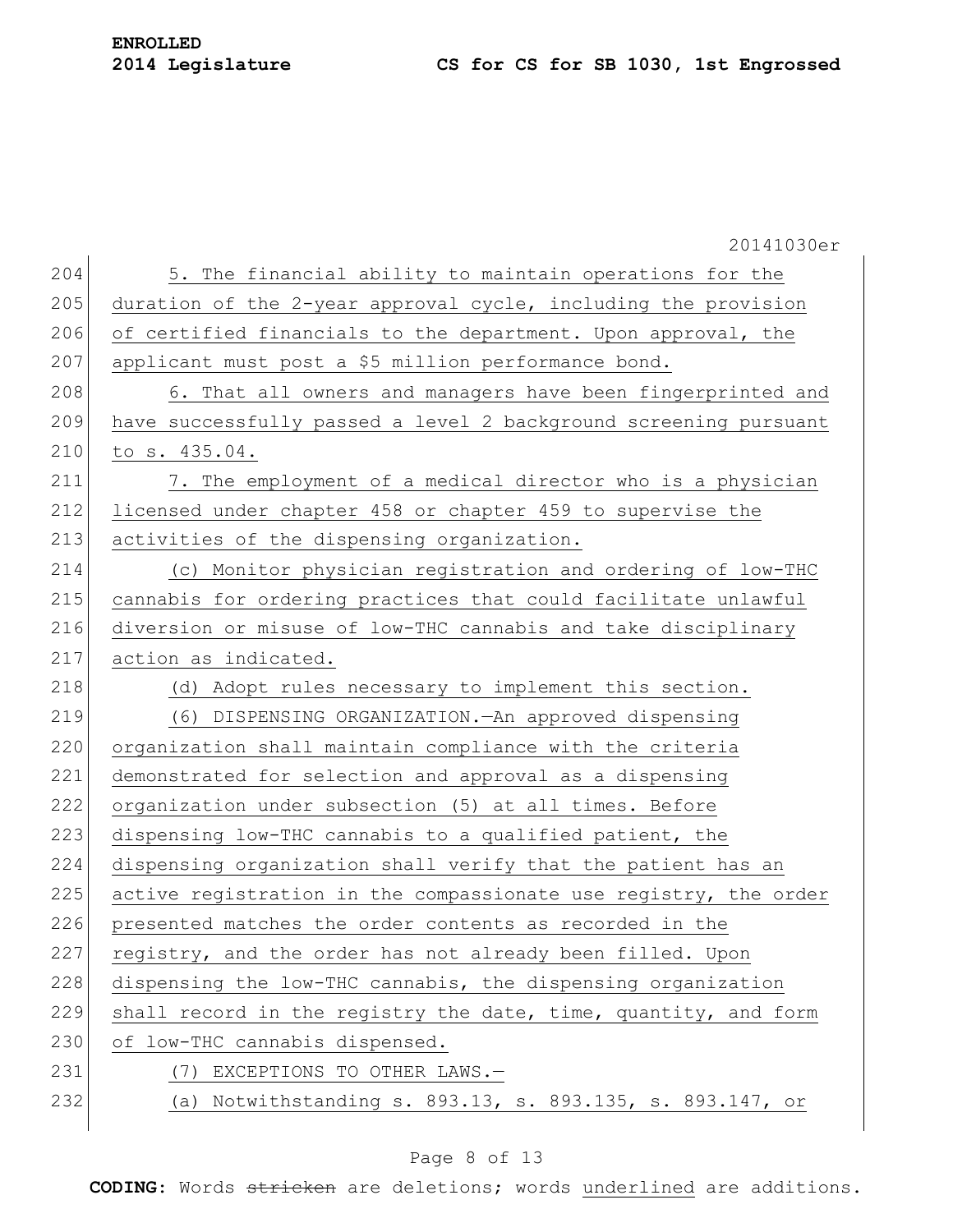|     | 20141030er                                                       |
|-----|------------------------------------------------------------------|
| 233 | any other provision of law, but subject to the requirements of   |
| 234 | this section, a qualified patient and the qualified patient's    |
| 235 | legal representative may purchase and possess for the patient's  |
| 236 | medical use up to the amount of low-THC cannabis ordered for the |
| 237 | patient.                                                         |
| 238 | (b) Notwithstanding s. 893.13, s. 893.135, s. 893.147, or        |
| 239 | any other provision of law, but subject to the requirements of   |
| 240 | this section, an approved dispensing organization and its        |
| 241 | owners, managers, and employees may manufacture, possess, sell,  |
| 242 | deliver, distribute, dispense, and lawfully dispose of           |
| 243 | reasonable quantities, as established by department rule, of     |
| 244 | low-THC cannabis. For purposes of this subsection, the terms     |
| 245 | "manufacture," "possession," "deliver," "distribute," and        |
| 246 | "dispense" have the same meanings as provided in s. 893.02.      |
| 247 | (c) An approved dispensing organization and its owners,          |
| 248 | managers, and employees are not subject to licensure or          |
| 249 | regulation under chapter 465 for manufacturing, possessing,      |
| 250 | selling, delivering, distributing, dispensing, or lawfully       |
| 251 | disposing of reasonable quantities, as established by department |
| 252 | rule, of low-THC cannabis.                                       |
| 253 | Section 3. Section 385.211, Florida Statutes, is created to      |
| 254 | read:                                                            |
| 255 | 385.211 Refractory and intractable epilepsy treatment and        |
| 256 | research at recognized medical centers.-                         |
| 257 | (1) As used in this section, the term "low-THC cannabis"         |
| 258 | means "low-THC cannabis" as defined in s. 381.986 that is        |
| 259 | dispensed only from a dispensing organization as defined in s.   |
| 260 | 381.986.                                                         |
| 261 | (2) Notwithstanding chapter 893, medical centers recognized      |
|     |                                                                  |

# Page 9 of 13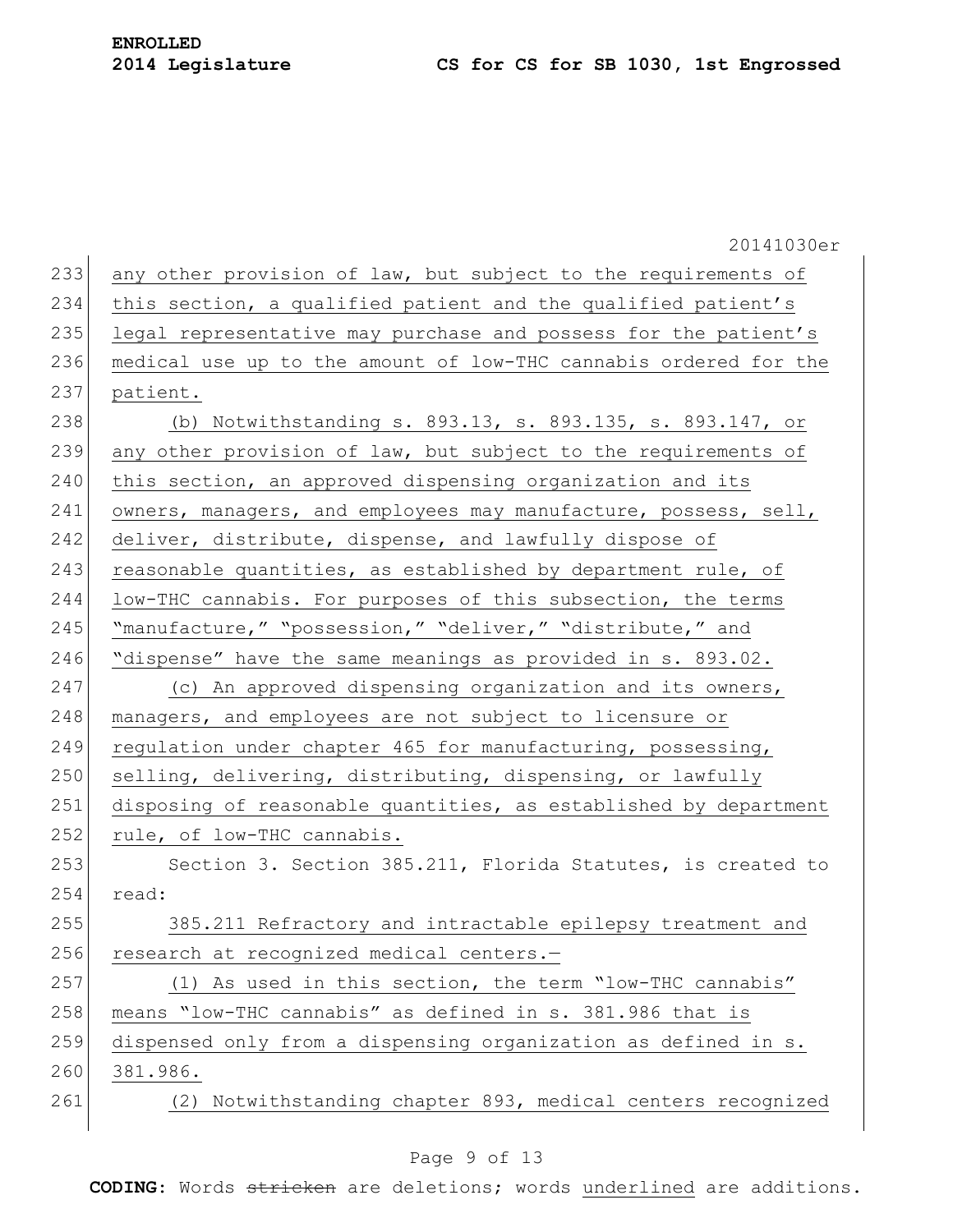|     | 20141030er                                                       |  |  |  |  |  |  |  |  |  |  |  |
|-----|------------------------------------------------------------------|--|--|--|--|--|--|--|--|--|--|--|
| 262 | pursuant to s. 381.925 may conduct research on cannabidiol and   |  |  |  |  |  |  |  |  |  |  |  |
| 263 | low-THC cannabis. This research may include, but is not limited  |  |  |  |  |  |  |  |  |  |  |  |
| 264 | to, the agricultural development, production, clinical research, |  |  |  |  |  |  |  |  |  |  |  |
| 265 | and use of liquid medical derivatives of cannabidiol and low-THC |  |  |  |  |  |  |  |  |  |  |  |
| 266 | cannabis for the treatment for refractory or intractable         |  |  |  |  |  |  |  |  |  |  |  |
| 267 | epilepsy. The authority for recognized medical centers to        |  |  |  |  |  |  |  |  |  |  |  |
| 268 | conduct this research is derived from 21 C.F.R. parts 312 and    |  |  |  |  |  |  |  |  |  |  |  |
| 269 | 316. Current state or privately obtained research funds may be   |  |  |  |  |  |  |  |  |  |  |  |
| 270 | used to support the activities described in this section.        |  |  |  |  |  |  |  |  |  |  |  |
| 271 | Section 4. Section 385.212, Florida Statutes, is created to      |  |  |  |  |  |  |  |  |  |  |  |
| 272 | read:                                                            |  |  |  |  |  |  |  |  |  |  |  |
| 273 | 385.212 Powers and duties of the Department of Health;           |  |  |  |  |  |  |  |  |  |  |  |
| 274 | Office of Compassionate Use.-                                    |  |  |  |  |  |  |  |  |  |  |  |
| 275 | (1) The Department of Health shall establish an Office of        |  |  |  |  |  |  |  |  |  |  |  |
| 276 | Compassionate Use under the direction of the Deputy State Health |  |  |  |  |  |  |  |  |  |  |  |
| 277 | Officer.                                                         |  |  |  |  |  |  |  |  |  |  |  |
| 278 | (2) The Office of Compassionate Use may enhance access to        |  |  |  |  |  |  |  |  |  |  |  |
| 279 | investigational new drugs for Florida patients through approved  |  |  |  |  |  |  |  |  |  |  |  |
| 280 | clinical treatment plans or studies. The Office of Compassionate |  |  |  |  |  |  |  |  |  |  |  |
| 281 | Use may:                                                         |  |  |  |  |  |  |  |  |  |  |  |
| 282 | (a) Create a network of state universities and medical           |  |  |  |  |  |  |  |  |  |  |  |
| 283 | centers recognized pursuant to s. 381.925.                       |  |  |  |  |  |  |  |  |  |  |  |
| 284 | (b) Make any necessary application to the United States          |  |  |  |  |  |  |  |  |  |  |  |
| 285 | Food and Drug Administration or a pharmaceutical manufacturer to |  |  |  |  |  |  |  |  |  |  |  |
| 286 | facilitate enhanced access to compassionate use for Florida      |  |  |  |  |  |  |  |  |  |  |  |
| 287 | patients.                                                        |  |  |  |  |  |  |  |  |  |  |  |
| 288 | (c) Enter into any agreements necessary to facilitate            |  |  |  |  |  |  |  |  |  |  |  |
| 289 | enhanced access to compassionate use for Florida patients.       |  |  |  |  |  |  |  |  |  |  |  |
| 290 | The department may adopt rules necessary to implement<br>(3)     |  |  |  |  |  |  |  |  |  |  |  |
|     |                                                                  |  |  |  |  |  |  |  |  |  |  |  |

### Page 10 of 13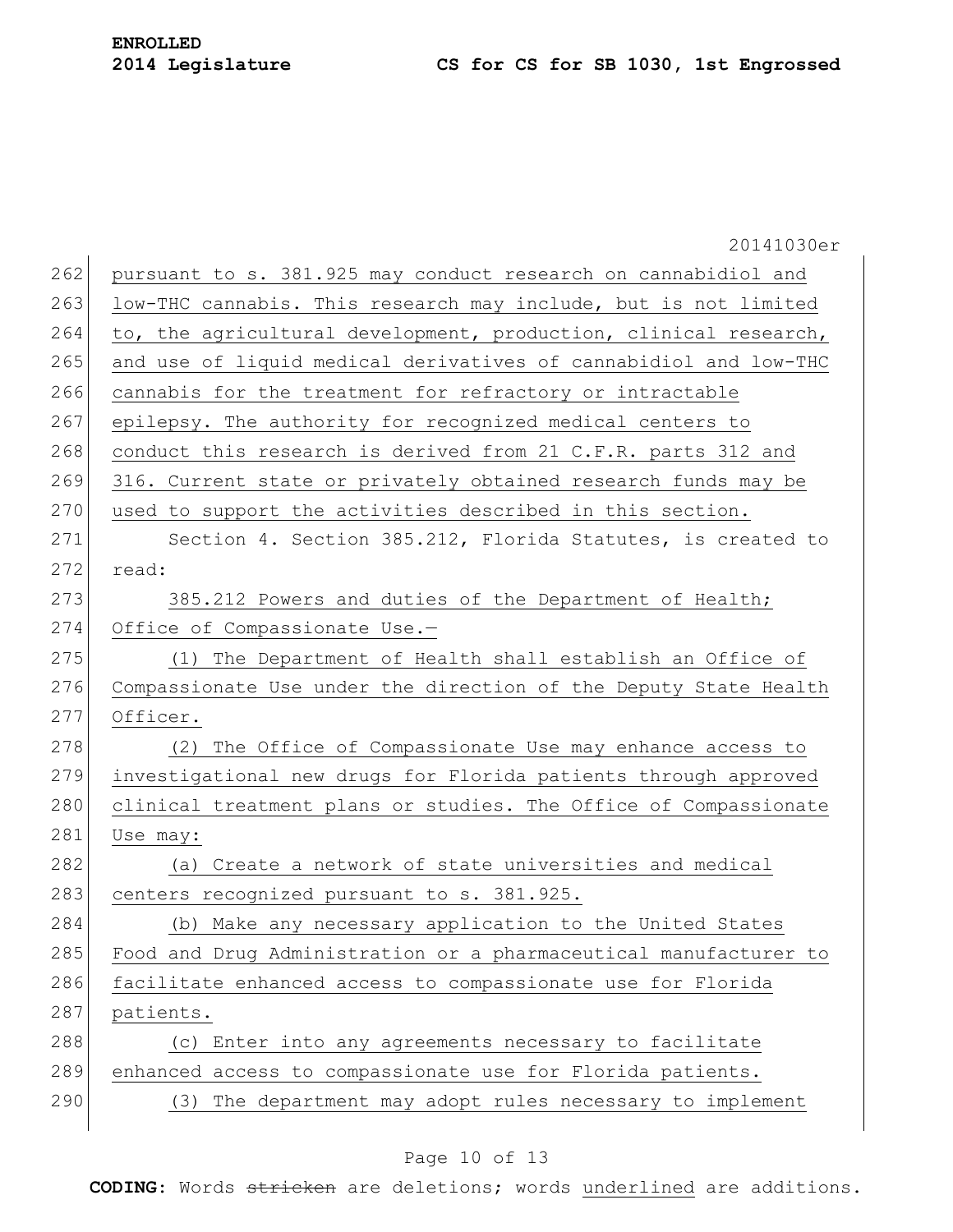|     | 20141030er                                                       |
|-----|------------------------------------------------------------------|
| 291 | this section.                                                    |
| 292 | Section 5. Subsection (3) of section 893.02, Florida             |
| 293 | Statutes, is amended to read:                                    |
| 294 | 893.02 Definitions. The following words and phrases as used      |
| 295 | in this chapter shall have the following meanings, unless the    |
| 296 | context otherwise requires:                                      |
| 297 | (3) "Cannabis" means all parts of any plant of the genus         |
| 298 | Cannabis, whether growing or not; the seeds thereof; the resin   |
| 299 | extracted from any part of the plant; and every compound,        |
| 300 | manufacture, salt, derivative, mixture, or preparation of the    |
| 301 | plant or its seeds or resin. The term does not include "low-THC  |
| 302 | cannabis," as defined in s. 381.986, if manufactured, possessed, |
| 303 | sold, purchased, delivered, distributed, or dispensed, in        |
| 304 | conformance with s. 381.986.                                     |
| 305 | Section 6. Section 1004.441, Florida Statutes, is created        |
| 306 | to read:                                                         |
| 307 | 1004.441 Refractory and intractable epilepsy treatment and       |
| 308 | research.-                                                       |
| 309 | (1) As used in this section, the term "low-THC cannabis"         |
| 310 | means "low-THC cannabis" as defined in s. 381.986 that is        |
| 311 | dispensed only from a dispensing organization as defined in s.   |
| 312 | 381.986.                                                         |
| 313 | (2) Notwithstanding chapter 893, state universities with         |
| 314 | both medical and agricultural research programs, including those |
| 315 | that have satellite campuses or research agreements with other   |
| 316 | similar institutions, may conduct research on cannabidiol and    |
| 317 | low-THC cannabis. This research may include, but is not limited  |
| 318 | to, the agricultural development, production, clinical research, |
| 319 | and use of liquid medical derivatives of cannabidiol and low-THC |
|     |                                                                  |

# Page 11 of 13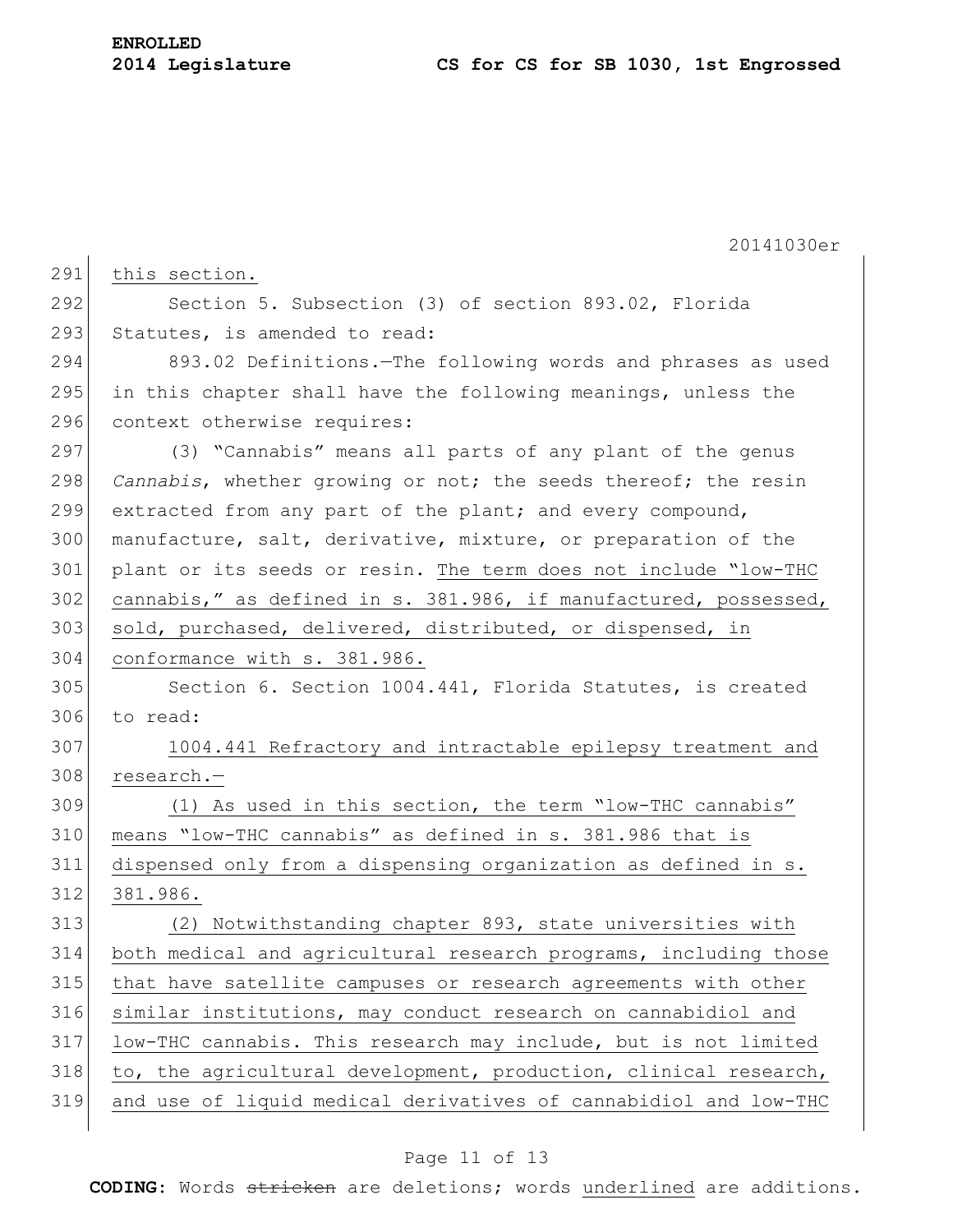|     | 20141030er                                                            |
|-----|-----------------------------------------------------------------------|
| 320 | cannabis for the treatment for refractory or intractable              |
| 321 | epilepsy. The authority for state universities to conduct this        |
| 322 | research is derived from 21 C.F.R. parts 312 and 316. Current         |
| 323 | state or privately obtained research funds may be used to             |
| 324 | support the activities authorized by this section.                    |
| 325 | Section 7. (1) As used in this section, the term                      |
| 326 | "cannabidiol" means an extract from the cannabis plant that has       |
| 327 | less than 0.8 percent tetrahydrocannabinol and the chemical           |
| 328 | $sigmoid(1R, 6R) - 6 - isopropeny1 - 3 - methylcyclohex-2-en-1-y1] -$ |
| 329 | 5-pentylbenzene-1,3-diol, or a derivative thereof, as determined      |
| 330 | by the International Union of Pure and Applied Chemistry.             |
| 331 | (2) For the 2014-2015 fiscal year, \$1 million in                     |
| 332 | nonrecurring general revenue is appropriated to the Department        |
| 333 | of Health for the James and Esther King Biomedical Research           |
| 334 | Program and shall be deposited into the Biomedical Research           |
| 335 | Trust Fund. These funds shall be reserved for research of             |
| 336 | cannabidiol and its effect on intractable childhood epilepsy.         |
| 337 | (3) Biomedical research funding for research of cannabidiol           |
| 338 | and its effect on intractable childhood epilepsy shall be             |
| 339 | awarded pursuant to s. 215.5602, Florida Statutes. An                 |
| 340 | application for such funding may be submitted by any research         |
| 341 | university in the state that has obtained approval from the           |
| 342 | United States Food and Drug Administration for an exploratory         |
| 343 | investigational new drug study of cannabidiol and its effect on       |
| 344 | intractable childhood epilepsy. For purposes of this section,         |
| 345 | the Biomedical Research Advisory Council created under s.             |
| 346 | 215.5602, Florida Statutes, shall advise the State Surgeon            |
| 347 | General as to the direction and scope of research of cannabidiol      |
| 348 | and its effect on intractable childhood epilepsy and the award        |
|     |                                                                       |

# Page 12 of 13